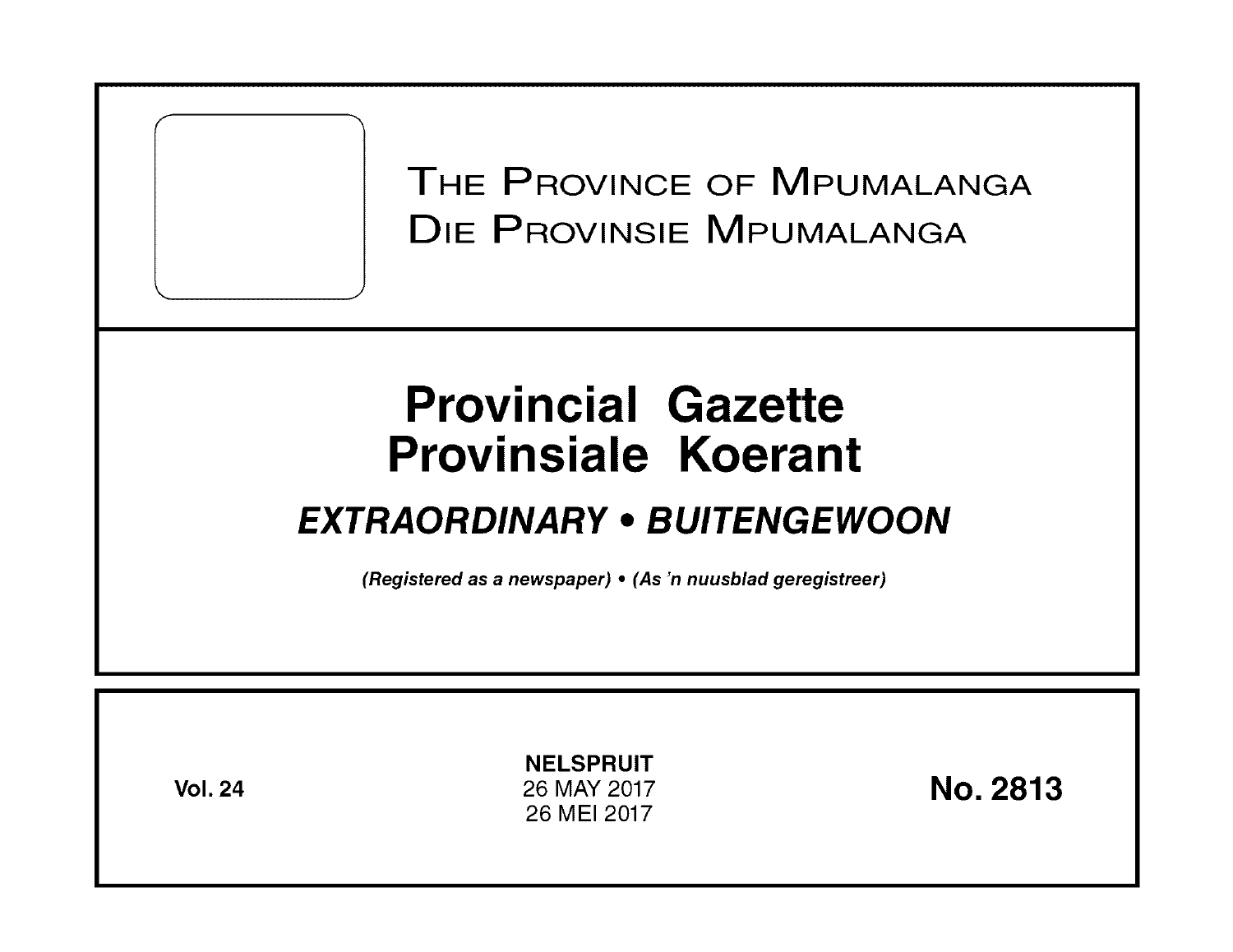No

# **CONTENTS**

## Page  $N_O$

## **GENERAL NOTICE**

| 52 | Mpumalanga Liquor Licensing Act, 2006 (Act No. 5 of 2006): Notice of applications for liquor licences in terms of section 35 10 |    |
|----|---------------------------------------------------------------------------------------------------------------------------------|----|
|    |                                                                                                                                 |    |
|    |                                                                                                                                 |    |
|    |                                                                                                                                 |    |
| 53 | Mpumalanga Liquor Licensing Act, 2006 (Act No. 5 of 2006) : Notice of applications for transfer of liquor licences in terms of  |    |
|    |                                                                                                                                 | 18 |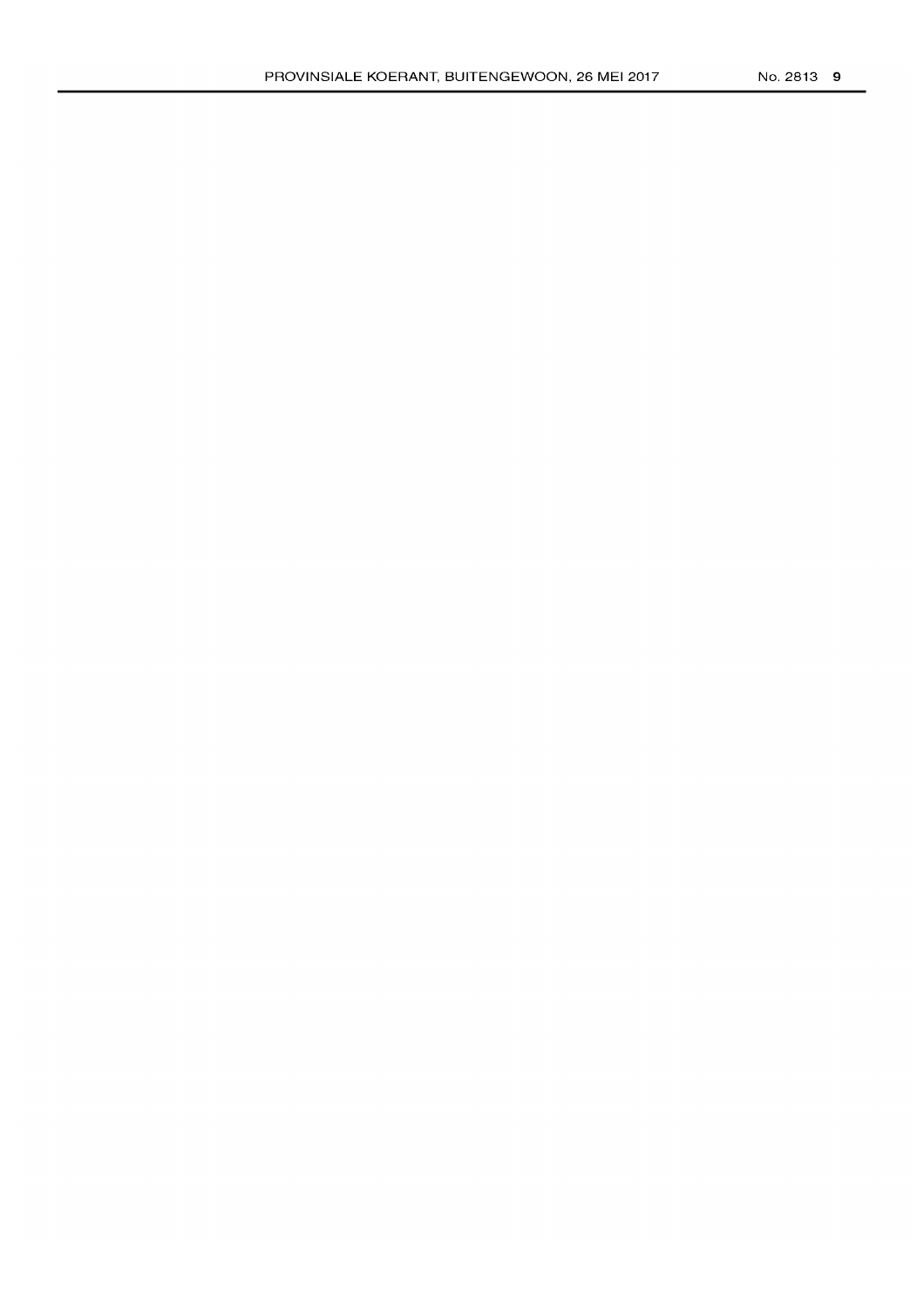## Form 2

# GENERAL NOTICE

## NOTICE 52 OF 2017

## MPUMALANGA LIQUOR LICENSING ACT, 2006 (Act No.5 of 2006)

#### NOTICE OF APPLICATIONS FOR LIQUOR LICENCES IN TERMS OF SECTION 35

Notice is hereby given that the applicants specified in the Schedule hereto have given notice of their intention to lodge applications for the grant of new liquor licences to the Secretary, Regional Liquor Licensing Offices in respect of premises situated in the local committee area indicated in the Schedule.

Comments should be made in writing and be addressed to the municipality concerned and a copy to the applicant, to reach the said addresses within thirty (30) days of this application.

Invitation for public comments in applying for a Liquor Licence in terms of section 35(2)(a) of the Mpumalanga Liquor Licensing Act, 2006.

## **SCHEDULE**

The undermentioned figures used in brackets in the Schedule, have the following meanings:

- $(1)$  = Full name of applicant, ID Number of Applicant.
- $(2)$  = Intended trading name.
- $(3)$  = Notice given on behalf of: self or other juristic person/s.
- $(4)$  = Type of licence applied for.
- $(5)$  = Full address and location of the premises
- $(6)$  = Municipality address where comments must be submitted
- $(7)$  = Applicant address where comments must be submitted

## EHLANZENI

### NKOMAZI LOCAL MUNICIPALITY

- (1) I, LUNGILE MILLICENT MLAMBO, ID No. 8606170691089, an adult female, hereby invites written public comments concerning the application for a Liquor Licence to the Mpumalanga Liquor Authority.
- (2) To trade under the name MADADENI TAVERN.
- (3) I make this application for myself.
- (4) The retail sale of liquor for consumption on the premises where the liquor is sold.
- (5) Physical address: STAND NO 260 MADADENI VILLAGE, NKOMAZI., being an address in the Republic of South Africa and within the boundries of Mpumalanga Province. Postal address: PO BOX 262, SIHLANGU, 1349..
- (6) PO BOX 101, MALELANE, 1320 ..
- (7) PO BOX 262, SIHLANGU, 1320 ..

#### MBOMBELA LOCAL MUNICIPALITY

- (1) I, Ndlovu Zwelibanzi Solly Peace, ID No. 7106255587089, an adult male, hereby invites written public comments concerning the application for a Liquor Licence to the Mpumalanga Liquor Authority.
- (2) To trade under the name Mahushu Betting House.
- (3) I make this application on behalf of the juristic person: Sudwala Retreat and fuscapes (PTY) LTD. (Reg No. 2015/033493/07) .
- (4) The retail sale of liquor for consumption on the premises where the liquor is sold.
- (5) Physical address: Stand No: 2513, Mahushu, 1253, being an address in the Republic of South Africa and within the boundries of Mpumalanga Province. Postal address: Postnet Suite #154, Private Bag x 9910, White River,1240.
- (6) Civic centre,1 Nel Street, Mbombela, 1200, PO Box 45.
- (7) M1 Bagdad Centre,Postnet Suite #154, Private Bag x 9910, White River, 1240.

#### MBOMBELA LOCAL MUNICIPALITY

- (1) I, Ndlovu Zwelibanzi Solly Peace, ID No. 7106255587089, an adult male, hereby invites written public comments concerning the application for a Liquor Licence to the Mpumalanga Liquor Authority.
- (2) To trade under the name Mahushu Grilled Chicken.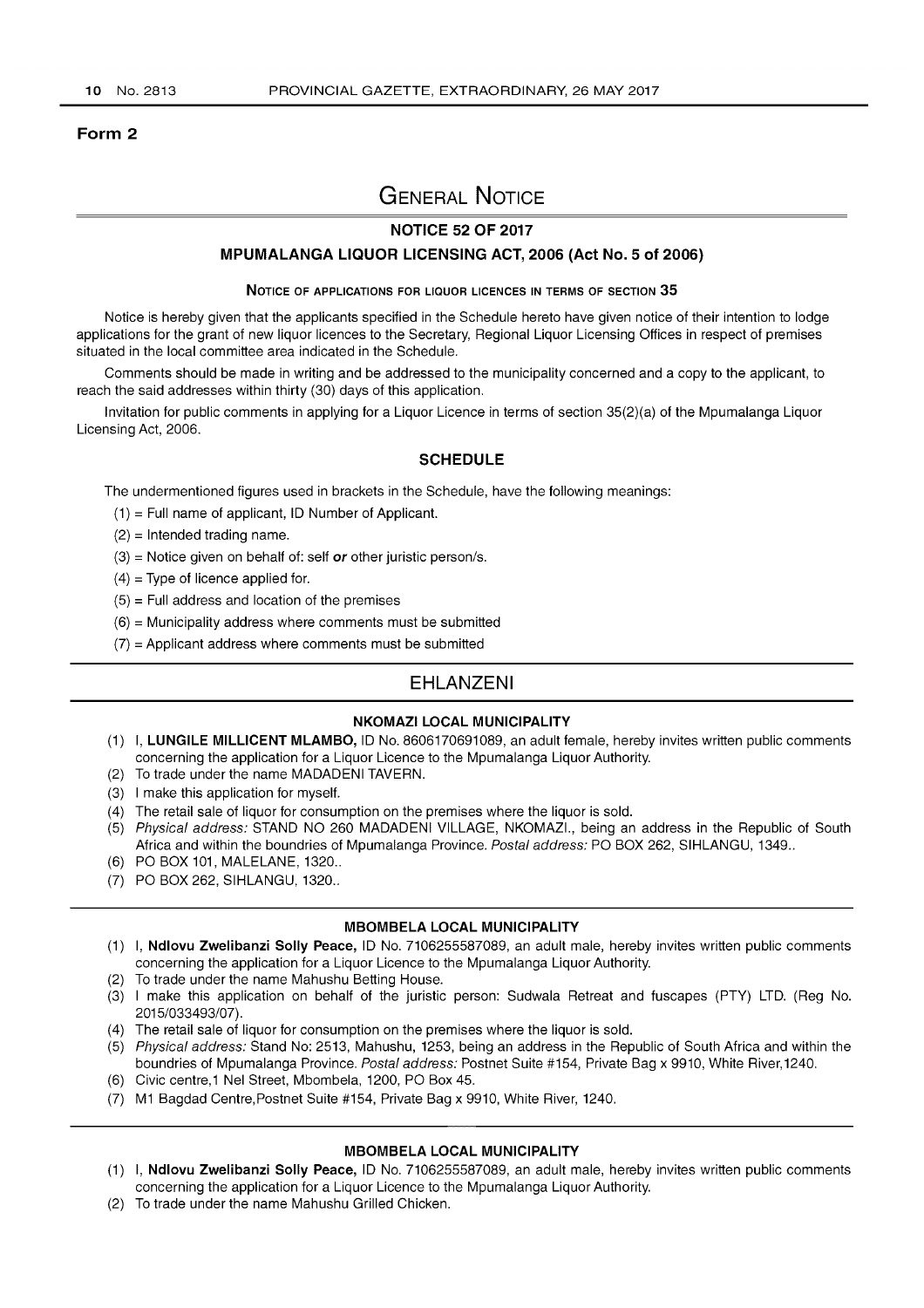- (3) I make this application on behalf of the juristic person: Sudwala Retreat and fuscapes (PTY) LTD. (Reg No. 2015/033493/07) .
- (4) The retail sale of liquor for consumption on the premises where the liquor is sold.
- (5) Physical address: Stand No: 2513, Mahushu, 1253., being an address in the Republic of South Africa and within the boundries of Mpumalanga Province. Postal address: Postnet Suite #154, Private Bag x 9910, White River, 1240..
- (6) Civic centre, 1 Nel Street, Mbombela, 1200, PO Box 45 ..
- (7) M1 Bagdad Centre, Postnet Suite #154, Private Bag x 9910, White River, 1240 ..

## **BUSHBUCKRIDGE** LOCAL MUNICIPALITY

- (1) I, Mattheus Petrus Johannes Snyman, 10 No. 5505315066087, an adult male, hereby invites written public comments concerning the application for a Liquor Licence to the Mpumalanga Liquor Authority.
- (2) To trade under the name Hollywood Bets Bushbuckridge.
- (3) I make this application on behalf of the juristic person: Hollywood Sportsbook Mpumalanga (Pty) Ltd. (Reg No. 2012/107236/07).
- (4) The retail sale of liquor for consumption on the premises where the liquor is sold.
- (5) Physical address: Shops 21 and 21B, Bushbuckridge Shopping Centre, Corner of Main Bushbuck and Graskop Roads, Portion 8 (portion of Portion 5) of The Farm Maviljan 252 KU, Bushbuckridge Local Municipality within the borders of Mpumalanga Province, being an address in the Republic of South Africa and within the boundries of Mpumalanga Province. Postal address: C/o Tommy Vorster - Piet Snyman, P.O. Box 26640, East Rand, 1462.
- (6) Opposite Mapulaneng DLTC, R533 Graskop Road, Bushbuckridge (Private Bag X9208, Bushbuckridge, 1280)
- Tel 013 799-1851/7 Fax 013 799-1865.
- (7) C/o Tommy Vorster Piet Snyman, P.O. Box 26640, East Rand, 1462

psnyman@acenet.co.za or fax 011 823 5183.

## **NKOMAZI** LOCAL MUNICIPALITY

- (1) I, Mokoena Albert Poison, 10 No. 5306095234080, an adult male, hereby invites written public comments concerning the application for a Liquor Licence to the Mpumalanga Liquor Authority.
- (2) To trade under the name Mlumati Guest Lodge.
- (3) I make this application for myself.
- (4) The retail sale of liquor for consumption on the premises where the liquor is sold.
- (5) Physical address: Lomati 460, Buffelspruit, Shongwe Mission, 1331, being an address in the Republic of South Africa and within the boundries of Mpumalanga Province. Postal address: PO Box 7065, Imbongozi, 1333.
- (6) Private Bag x 101

Malelane 1320.

(7) 09 Park Street, Malelane, 1320.

## **NKOMAZI LOCAL** MUNICIPALITY

- (1) I, Emil Scheepers, 10 No. 5905015117083, an adult male, hereby invites written public comments concerning the application for a Liquor Licence to the Mpumalanga Liquor Authority.
- (2) To trade under the name Riverview Preparatory School.
- (3) I make this application on behalf of the juristic person: Riverview Preparatory School. (Reg No. N/A).
- (4) The retail sale of liquor for consumption on the premises where the liquor is sold.
- (5) Physical address: Riverview Preparatory School, Portion 12, a portion of portion 1, Malelane 389, J.U., Malelane, being an address in the Republic of South Africa and within the boundries of Mpumalanga Province. Postal address: c/o Emil Scheepers Attorneys, PO Box 72478, Lynnwood Ridge 0040.
- (6) 9 Park Street, Malelane 1320

Private Bag X101, Malelane 1320.

(7) Emil Scheepers Attorneys, PO Box 72478, Lynnwood Ridge 0040

(Within 30 days from Friday 26 May 2017) - lodgement will be done on 26 May 2017.

## **BUSHBUCKRIDGE LOCAL** MUNICIPALITY

- (1) I, **MOMNANA** FLOID, 10 No. 830310541683, an adult male, hereby invites written public comments concerning the application for a Liquor Licence to the Mpumalanga Liquor Authority.
- (2) To trade under the name BIZZY CORNER.
- (3) I make this application for myself.
- (4) The retail sale of liquor for consumption on the premises where the liquor is sold.
- (5) Physical address: STAND NO 331 DWARSLOOP TRUST, being an address in the Republic of South Africa and within the boundries of Mpumalanga Province. Postal address: P.O. BOX 124 MAFEMANI 1285.
- (6) STAND NO 1 MAIN ROAD BUSHBUCKRIDGE.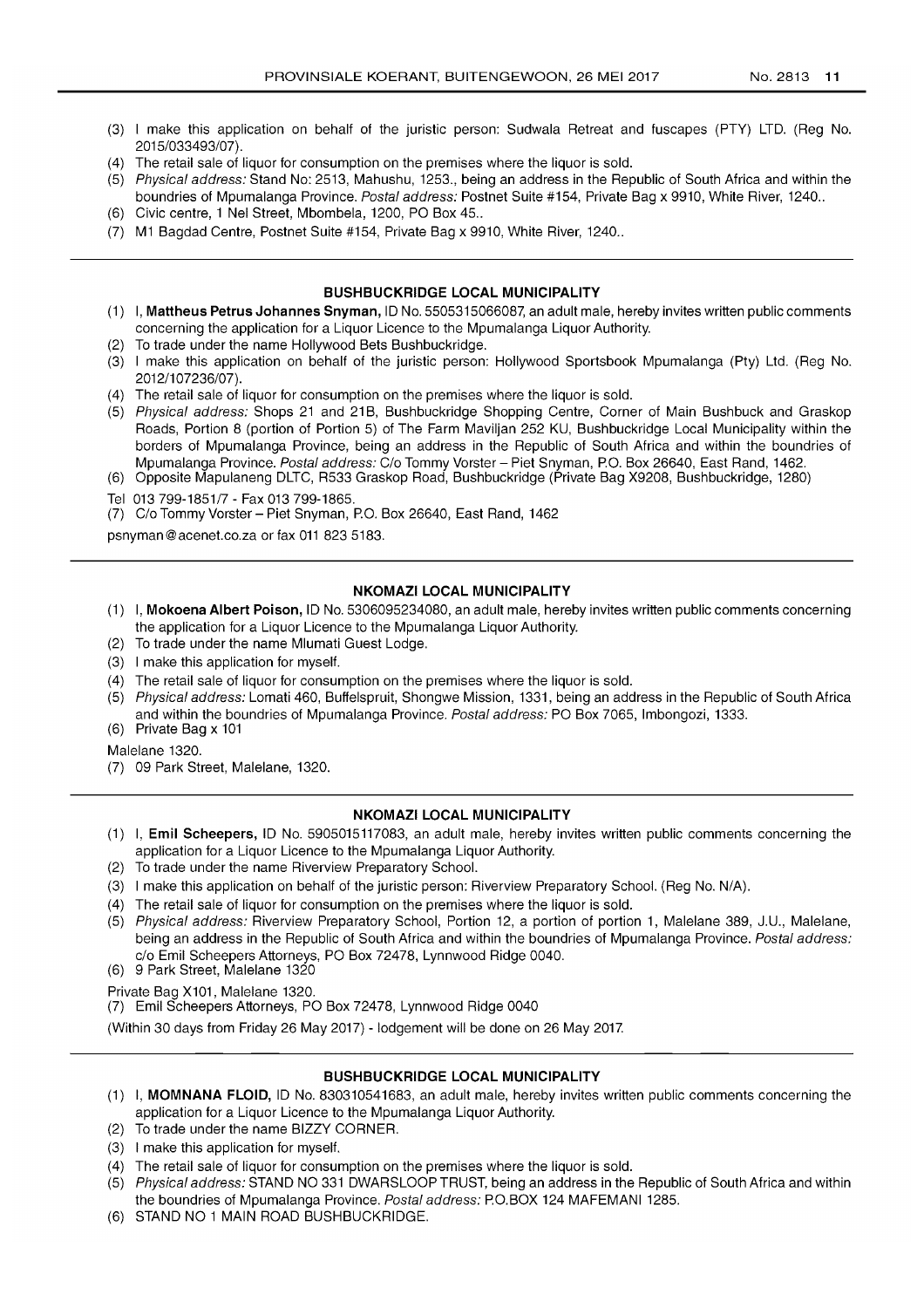## (7) P.O.BOX 124 MAFEMANI 1280.

## BUSHBUCKRIDGE LOCAL MUNICIPALITY

- (1) I, ALFRED MAYINDI, ID No. 6510305362081, an adult male, hereby invites written public comments concerning the application for a Liquor Licence to the Mpumalanga Liquor Authority.
- (2) To trade under the name MASHABA EATING HOUSE.
- (3) I make this application for myself.
- (4) The retail sale of liquor in terms of a special liquor license in respect of a specified event.
- (5) Physical address: STAND NO 471 MP STREAM TRUST, being an address in the Republic of South Africa and within the boundries of Mpumalanga Province. Postal address: P.O.BOX 64 THULAMAHASHE 1365.
- (6) PRIVATE BAG X9308, BUSHBUCKRIDGE 1280.
- (7) P.O. BOX64 THULAMAHASHE 1365.

#### MBOMBELA LOCAL MUNICIPALITY

- (1) I, JABHI JACKONIA MALAZA, ID No. 5111295202089, an adult male, hereby invites written public comments concerning the application for a Liquor Licence to the Mpumalanga Liquor Authority.
- (2) To trade under the name LAZAS PUB AND GRILL.
- (3) I make this application for myself.
- (4) The retail sale of liquor for consumption on the premises where the liquor is sold.
- (5) Physical address: PHOLA TRUST, STAND NO 5395, being an address in the Republic of South Africa and within the boundries of Mpumalanga Province. Postal address: P O BOX 3887 WHITERIVER 1240.
- (6) POBOX 45 NELSPRUIT 12001 ONE NEL STREET NELSPRUIT.
- (7) POBOX 3887 WHITE RIVER 1240.

## MBOMBELA LOCAL MUNICIPALITY

- (1) I, Nokuthula Simangele Lubisi, ID No. 7811240597081, an adult female, hereby invites written public comments concerning the application for a Liquor Licence to the Mpumalanga Liquor Authority.
- (2) To trade under the name Emfuleni Tavern.
- (3) I make this application for myself.
- (4) The retail sale of liquor in terms of a special liquor license for consumption on and off the premises where the liquor is sold.
- (5) Physical address: Stand Number 014130, Msogwaba, 1215, being an address in the Republic of South Africa and within the boundries of Mpumalanga Province. Postal address: P.O. Box 2559, Msogwaba, 1215.
- (6) 1 Nel Street, Mbombela, 1200.
- (7) Stand No 016384 Msogwaba 1215.

#### MBOMBELA LOCAL MUNICIPALITY

- (1) I, Nokuthula Simangele Lubisi, ID No. 7811240597081, an adult female, hereby invites written public comments concerning the application for a Liquor Licence to the Mpumalanga Liquor Authority.
- (2) To trade under the name Emfuleni Tavern.
- (3) I make this application for myself.
- (4) The retail sale of liquor in terms of a special liquor license for consumption on and off the premises where the liquor is sold.
- (5) Physical address: Stand Number 014130, Msogwaba, 1215, being an address in the Republic of South Africa and within the boundries of Mpumalanga Province. Postal address: P.O. Box 2559, Msogwaba, 1215.
- (6) 1 Nel Street, Mbombela, 1200.
- (7) Stand No 016384, Msogwaba, 1215.

## NKOMAZI LOCAL MUNICIPALITY

- (1) I, Mattheus Petrus Johannes Snyman, ID No. 5505315066087, an adult male, hereby invites written public comments concerning the application for a Liquor Licence to the Mpumalanga Liquor Authority.
- (2) To trade under the name Galaxy Bingo Tonga.
- (3) I make this application on behalf of the juristic person: Galaxy Bingo Invest 1 (Pty) Ltd. (Reg No. 2015/250835/07).
- (4) The retail sale of liquor for consumption on the premises where the liquor is sold.
- (5) Physical address: Shop 9, Nkomazi Mall, Tonga Phase 2. Portion 20 of the Farm Tonga 475 JT, Nkomazi Local Municipality an address in the Republic of South Africa and within the borders of Mpumalanga Province, being an address in the Republic of South Africa and within the boundries of Mpumalanga Province. Postal address: Clo Tommy Vorster - Piet Snyman, P.O. Box 26640, East Rand, 1462.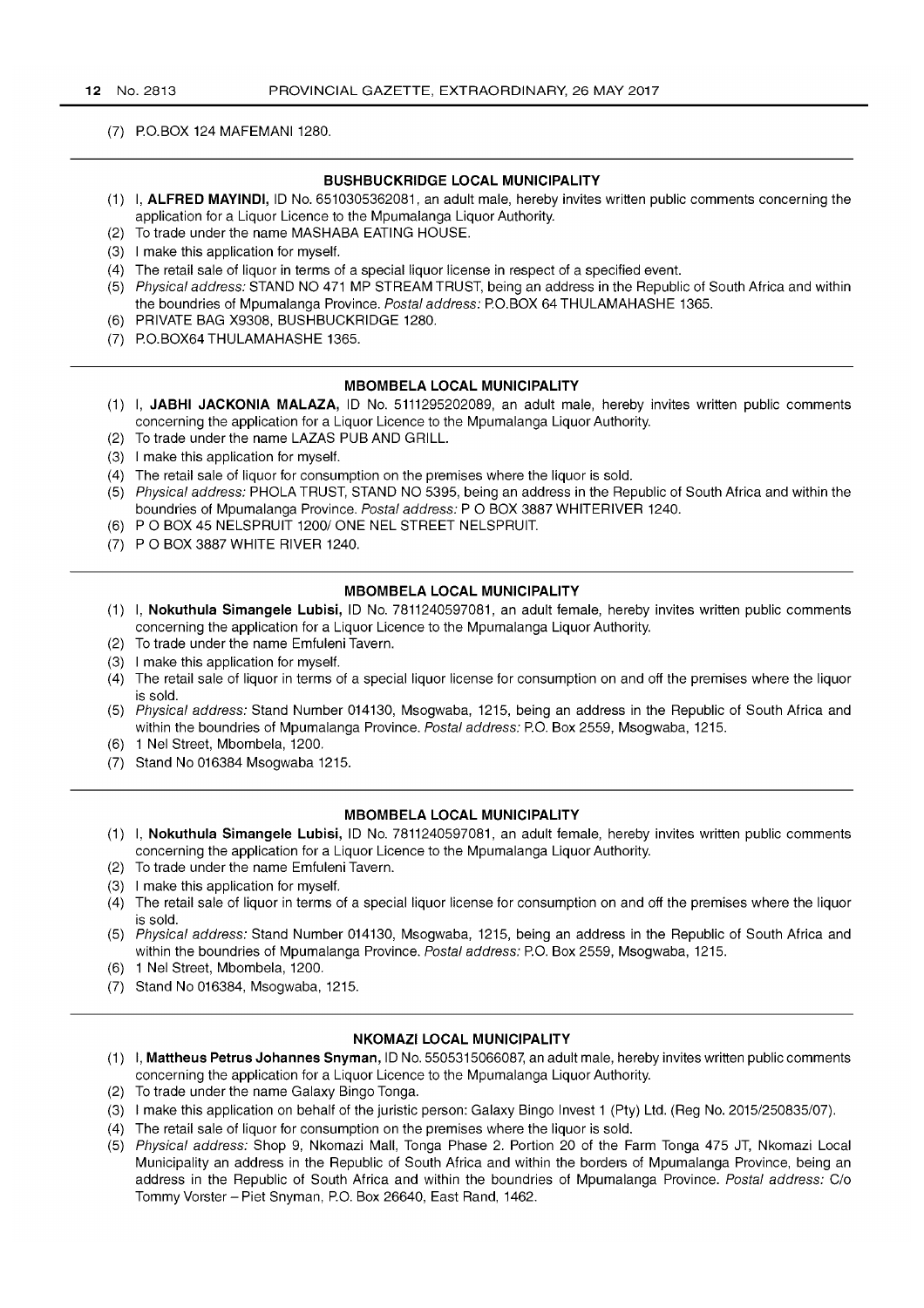(6) Nkomazi Local Municipality, 9 Park Street, Malalane, 1320 (Private Bag X101, Malalane, 1320)

- Tel: 013 790 0245 Fax 013 790 0886.
- (7) C/o Tommy Vorster Piet Snyman, P.O. Box 26640, East Rand, 1462

psnyman@acenet.co.za or fax 011 823 5183.

#### MBOMBELA LOCAL MUNICIPALITY

- (1) I, Mattheus Petrus Johannes Snyman, ID No. 5505315066087, an adult male, hereby invites written public comments concerning the application for a Liquor Licence to the Mpumalanga Liquor Authority.
- (2) To trade under the name Galaxy Bingo Hazyview.
- (3) I make this application on behalf of the juristic person: Niveus Invest 12 (Pty) Ltd. (Reg No. 2015/165671/07).
- (4) The retail sale of liquor for consumption on the premises where the liquor is sold.
- (5) Physical address: Shop 000, Lowveld Mall (previously Blue Haze Mall), Corner of Portia Shabangu Drive (R536) and the R40, Erven 1500 & 1501 Hazyview Ext 27 and Erf 1260 Hazyview Ext 6, Hazyview, Mbombela Local Municipality within the borders of Mpumalanga Province, being an address in the Republic of South Africa and within the boundries of Mpumalanga Province. Postal address: C/o Tommy Vorster - Piet Snyman, P.O. Box 26640, East Rand, 1462. (6) Mbombela Local Municipality, Civic Centre, 1 Nel Street, Mbombela, 1200
- (PO Box 45, Mbombela, 1200) Tel. 013 759 2000/9111 Fax. 013 759 2070.
- (7) Clo Tommy Vorster Piet Snyman, PO. Box 26640, East Rand, 1462

psnyman@acenet.co.za or fax 011 823 5183.

## GERT SIBANDE

## GOVAN MBEKI LOCAL MUNICIPALITY

- (1) I, Elvis P Dlidlu, ID No. 680830 5353 088, an adult male, hereby invites written public comments concerning the application for a Liquor Licence to the Mpumalanga Liquor Authority.
- (2) To trade under the name Brazillian Pub.
- (3) I make this application for myself.
- (4) The retail sale of liquor for consumption on the premises where the liquor is sold.
- (5) Physical address: 1393 Flammely Street
- Thistle Grove, being an address in the Republic of South Africa and within the boundries of Mpumalanga Province. Postal address: P.O Box 1091,

Kinross.

(6) Central Business District

Horwood Street, Secunda, 2302.

(7) PO Box 1091

, Kinross.

#### GOVAN MBEKI LOCAL MUNICIPALITY

- (1) I, Michael Da Silva, ID No. 840527 5103086, an adult male, hereby invites written public comments concerning the application for a Liquor Licence to the Mpumalanga Liquor Authority.
- (2) To trade under the name Overland Liquors.
- (3) I make this application for myself.
- (4) The retail sale of liquor for consumption off the premises where the liquor is sold.
- (5) Physical address: 17 Gemsbok
- Bethal, 2310, being an address in the Republic of South Africa and within the boundries of Mpumalanga Province. Postal address: P.O Box 3183,

Standerton, 2430. (6) Central Business District, Horwood Street, Secunda, 2302. (7) PO Box 3183, Standerton, 2430.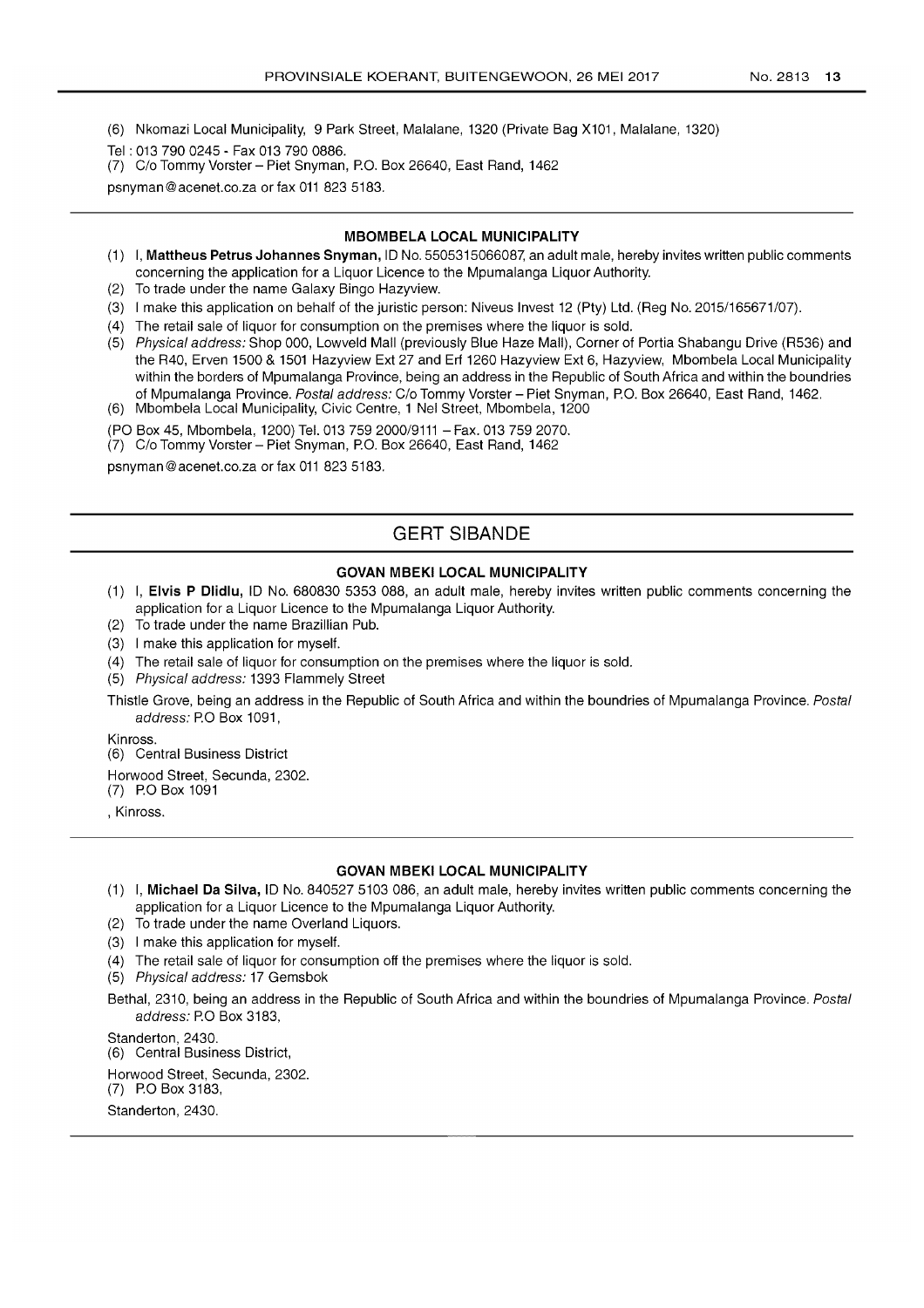## **GOVAN MBEKI LOCAL MUNICIPALITY**

- (1) I, **LEON SLOTOW,** ID No. 5205165095084, an adult male, hereby invites written public comments concerning the application for a Liquor Licence to the Mpumalanga Liquor Authority.
- (2) To trade under the name PICARDI REBEL LIQUOR STORE (EMBALENHLE).
- (3) I make this application on behalf of the juristic person: REBEL DISCOUNT LIQUOR GROUP (PROPRIETARY) LIMITED. (Reg No. 1967/012860/07).
- (4) The retail sale of liquor for consumption off the premises where the liquor is sold.
- (5) Physical address: Picardi Rebel Liquor Store (Embalenhle), Shop 16b, The Mall @ Emba, corner Mbalenhle Avenue & Old Provincial Road, Embalenhle Ext. 7, being Stand No.1/2535 Embalenhle Ext.7, Govan Mbeki Local Municipality, Province of Mpumalanga, being an address in the Republic of South Africa and within the boundries of Mpumalanga Province. Postal address: C/o Leon Slotow Attorney, P O Box 92345, Norwood, 2117.
- (6) Main Business Centre, Horwood Street, Secunda, 2302.
- (7) Clo Leon Siotow Attorney, POBox 92345, Norwood, 2117 info@slotow.co.za.

#### **ALBERT LUTHULI LOCAL MUNICIPALITY**

- (1) I, **MOSES MTHOKOZISI MASHININI,** ID No. 8403135768081, an adult male, hereby invites written public comments concerning the application for a Liquor Licence to the Mpumalanga Liquor Authority.
- (2) To trade under the name GOU-QUENCHER LIQUOR STORE.
- (3) I make this application for myself.
- (4) The retail sale of liquor for consumption off the premises where the liquor is sold.
- (5) Physical address: hlazatshe no. 2 stand no. 24, being an address in the Republic of South Africa and within the boundries of Mpumalanga Province. Postal address: private bag x 701 carolina 1185.
- (6) 28 kerk street carolina 1185.
- (7) nhlazatshe no. 2 stand no. 24.

#### **MKHONDO LOCAL MUNICIPALITY**

- (1) I, **Bheki Thomas Nhleko,** ID No. 7010095577088, an adult male, hereby invites written public comments concerning the application for a Liquor Licence to the Mpumalanga Liquor Authority.
- (2) To trade under the name Kwanomhhomuza Liquor Store.
- (3) I make this application for myself.
- (4) The retail sale of liquor for consumption off the premises where the liquor is sold.
- (5) Physical address: Stand no. 0148, Ajax

Piet Retief, 2380, being an address in the Republic of South Africa and within the boundries of Mpumalanga Province. Postal address: P.O. Box 2009,

Ermelo, 2350.

(6) P.O. Box 23,

Piet Retief, 2380.

(7) P.O. 2009,

Ermelo, 2350.

## **MKHONDO LOCAL MUNICIPALITY**

- (1) I, **THEMBISILE MOOSA MAVUSO,** ID No. 8012070754087, an adult female, hereby invites written public comments concerning the application for a Liquor Licence to the Mpumalanga Liquor Authority.
- (2) To trade under the name KWESABAVUSA BAR.
- (3) I make this application for myself.
- (4) The retail sale of liquor for consumption on the premises where the liquor is sold.
- (5) Physical address: STAND NO. NWU 2049, KLiPWAL, being an address in the Republic of South Africa and within the boundries of Mpumalanga Province. Postal address: P.O. BOX 854, PIETRITIEF, 2380.
- (6) CRONER OF MARKET & DE WET STREET, PIETRITIEF, 2380.
- (7) STAND NO. NWU 2049, KLiPWAL.

## **GOVAN MBEKI LOCAL MUNICIPALITY**

- (1) I, **Congress Motsoari,** ID No. 6103036647085, an adult male, hereby invites written public comments concerning the application for a Liquor Licence to the Mpumalanga Liquor Authority.
- (2) To trade under the name Babuyangichaza Bottle Store.
- (3) I make this application for myself.
- (4) The retail sale of liquor for consumption off the premises where the liquor is sold.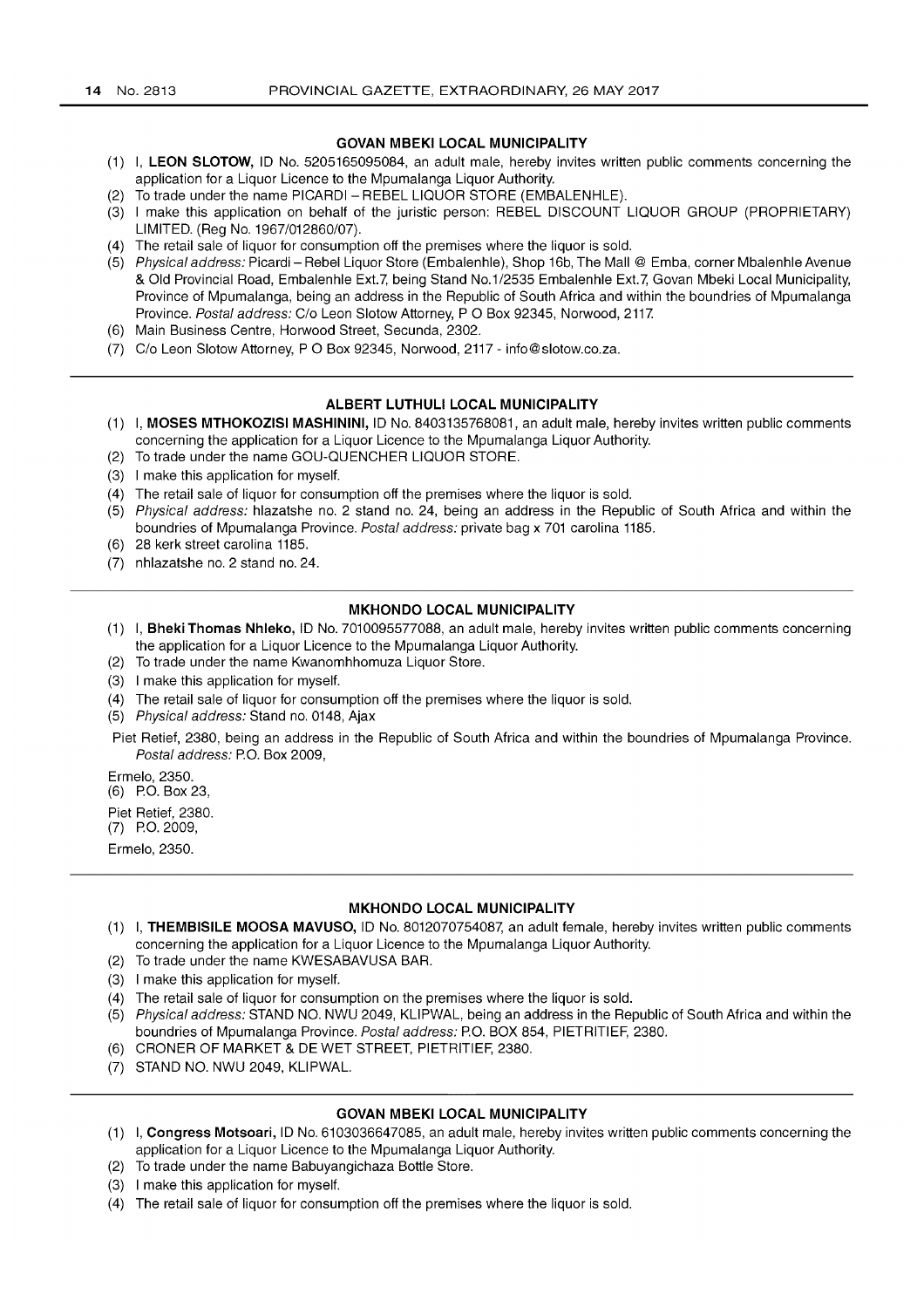- (5) Physical address: Stand No 24477, Ext 16, Embalenhle, 2285, being an address in the Republic of South Africa and within the boundries of Mpumalanga Province. Postal address: Stand No 24477, Ext 16, Embalenhle, 2285.
- (6) Govan Mbeki Municipality, P/Bag X 1017, Secunda, 2302.
- (7) Stand no 24477, Ext 16, Embalenhle, 2285.

## **GOVAN MBEKI LOCAL MUNICIPALITY**

- (1) I, **MSINDO JERRY MANANA,** ID No. 8705165333085, an adult male, hereby invites written public comments concerning the application for a Liquor Licence to the Mpumalanga Liquor Authority.
- (2) To trade under the name UPPER ECHELON LOUNGE.
- (3) I make this application for myself.
- (4) The retail sale of liquor in terms of a special liquor license for consumption on and off the premises where the liquor is sold.
- (5) Physical address: 23A CNR VUYISILE MINI AND DUPLOOY STREET BETHAL 2310, being an address in the Republic of South Africa and within the boundries of Mpumalanga Province. Postal address: 23A CNR VUYISILE MINI AND DUPOOLY STREET BETHAL 2310.
- (6) Central Business Area, Town Council Building, Horwood Street, Secunda, 2302.
- (7) 18 MAFRAYI DLUDLU STREET BETHAL 2310.

## **MSUKALIGWA LOCAL MUNICIPALITY**

- (1) I, **Mandla Nkabinde,** ID No. 840606 7832 080, an adult male, hereby invites written public comments concerning the application for a Liquor Licence to the Mpumalanga Liquor Authority.
- (2) To trade under the name Embuzini Sports Pub.
- (3) I make this application for myself.
- (4) The retail sale of liquor in terms of a special liquor license for consumption on and off the premises where the liquor is sold.
- (5) Physical address: Stand no. 150 of Portion 35 and 59 of the Farm Van Oudshoornstroom 261 **IT**
- Ermelo 2350, being an address in the Republic of South Africa and within the boundries of Mpumalanga Province. Postal address: P. O. Box 2009

Ermelo 2350. (6) P. O. Box 48 Ermelo 2350. (7) P. O. Box 2009 Ermelo 2350.

## **NKANGALA**

## **STEVE TSHWETE LOCAL MUNICIPALITY**

- (1) I, **Thabo Patrie Motau,** ID No. 6110045697084, an adult male, hereby invites written public comments concerning the application for a Liquor Licence to the Mpumalanga Liquor Authority.
- (2) To trade under the name Ka-Dertig Cooling Place.
- (3) I make this application for myself.
- (4) The retail sale of liquor for consumption on and off the premises where the liquor is sold.
- (5) Physical address: Stand 1729, Lekoko Street, Rockville Section, Mhluzi, Middelburg, Mpumalanga, being an address in the Republic of South Africa and within the boundries of Mpumalanga Province. Postal address: Stand 1729, Lekoko Street, Rockville Section, Mhluzi, Middelburg, Mpumalanga.
- (6) Steve Tshwete Local Municipality, POBox 14, Middelburg, 1050.
- (7) Riaan Jacobs Attorney 34 OR Tambo Street, P O Box 3991, Middelburg.

## **VICTOR KHANYE LOCAL MUNICIPALITY**

- (1) I, **WELLINGTON SANDILE MAZIBUKO,** ID No. 7607155326080, an adult male, hereby invites written public comments concerning the application for a Liquor Licence to the Mpumalanga Liquor Authority.
- (2) To trade under the name 4 SEAM RESTAURANT & GUEST HOUSE.
- (3) I make this application for myself.
- (4) The retail sale of liquor for consumption on the premises where the liquor is sold.
- (5) Physical address: 4 Seam Restaurant & Guest House, Erf No. 985, No. 17 Boekenhout Crescent, Delmas EXT. 4 in Victor Khanye Local Municipality, being an address in the Republic of South Africa and within the boundries of Mpumalanga Province. Postal address: PO Box 3466, DALVIEW, 1544.
- (6) Victor Khanye Local Municipality, Corner Van Der Walt Street and Samuel Road, Delmas, 2210.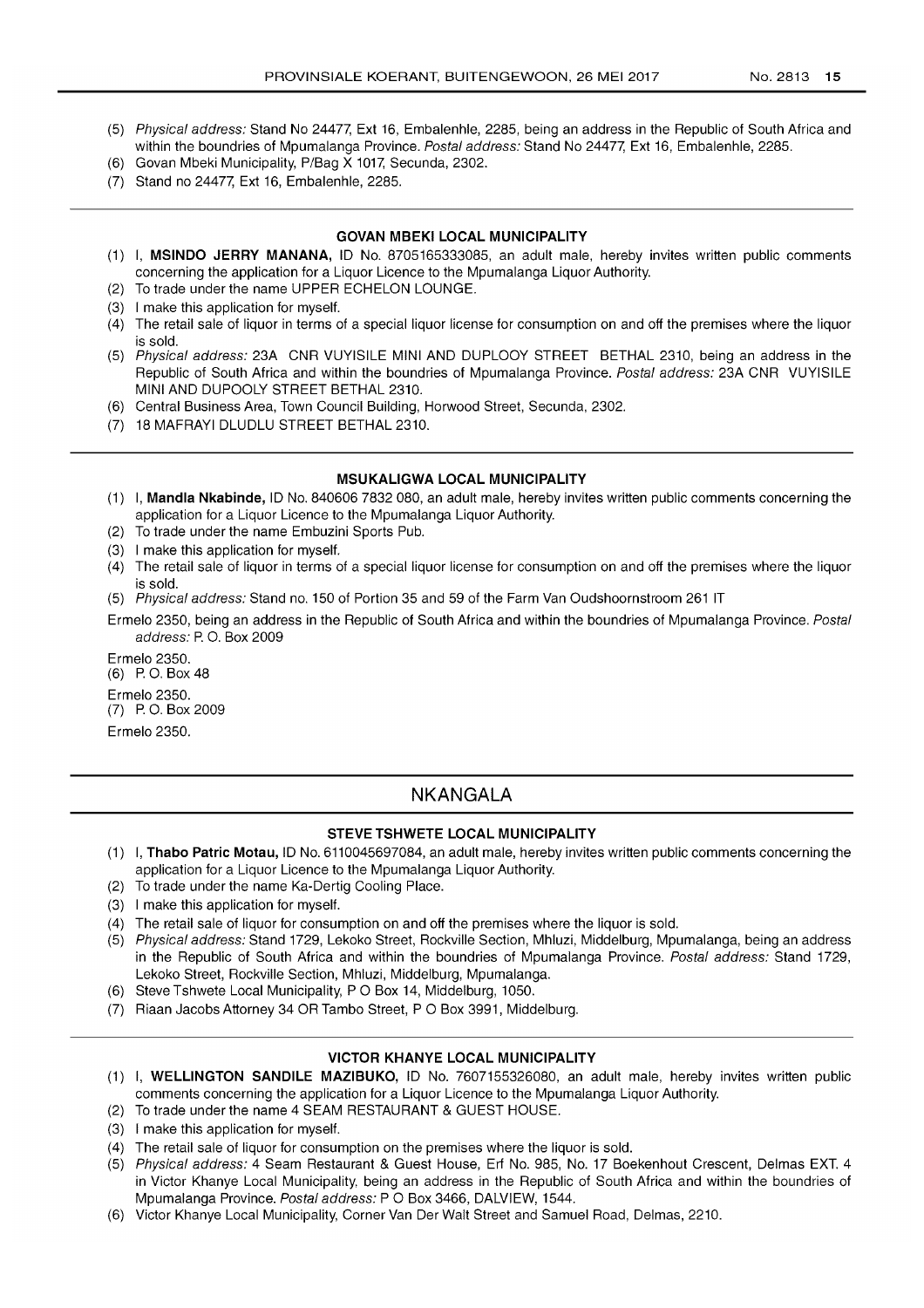(7) 27 Witstinkhout Street, Sonneveld Estate, Brakpan, 1541.

## **EMALAHLENI LOCAL MUNICIPALITY**

- (1) I, **FANA SIMON,** ID No. 6408085353083, an adult male, hereby invites written public comments concerning the application for a Liquor Licence to the Mpumalanga Liquor Authority.
- (2) To trade under the name DA SY LIQUOR STORE.
- (3) I make this application for myself.
- (4) The retail sale of liquor for consumption off the premises where the liquor is sold.
- (5) Physical address: STAND NO 4538 ACKERVILLE,CORNERN BOTHA AND WILLY ACKERMAN, being an address in the Republic of South Africa and within the boundries of Mpumalanga Province. Postal address: P.O.BOX 5816 EMALAHLENI 1039.
- (6) SUITE 590 RIVER CRESCENT WITBANK 1049.
- (7) P.O.BOX 5816 EMALAHLENI 1039.

#### **EMALAHLENI LOCAL MUNICIPALITY**

- (1) I, **ZANDILE NTOMBIYAPHANSI,** ID No. 6410100519086, an adult female, hereby invites written public comments concerning the application for a Liquor Licence to the Mpumalanga Liquor Authority.
- (2) To trade under the name MAYIBUYE TAVERN.
- (3) I make this application for myself.
- (4) The retail sale of liquor for consumption on the premises where the liquor is sold.
- (5) Physical address: STAND NO B13 MASAKHANE WITBANK, being an address in the Republic of South Africa and within the boundries of Mpumalanga Province. Postal address: P.O.BOX 45 WITBANK 1035.
- (6) CIVIC CENTRE/CORNER MANDELA AND ARRAS STREET EMALAHLENI 1035.
- (7) P.O. BOX 45 WITBANK 1035.

## **THEMBISILE HANI LOCAL MUNICIPALITY**

- (1) I, **Solvent Bunuza Malatjie,** ID No. 880609 6158 086, an adult male, hereby invites written public comments concerning the application for a Liquor Licence to the Mpumalanga Liquor Authority.
- (2) To trade under the name Kwagga Liquors.
- (3) I make this application for myself.
- (4) The retail sale of liquor for consumption off the premises where the liquor is sold.
- (5) Physical address: Shop No. 38 Kwagga Plaza, Moloto Road, Kwaggafontein C, 196 JR, Mkabola, being an address in the Republic of South Africa and within the boundries of Mpumalanga Province. Postal address: c/o P.O. Box 11230, Queenswood, 0121.
- (6) Stand 24 Kwaggafontein (opposite the SAPS Station) Kwaggafontein.
- (7) P.O. Box 11230, Queenswood, 0121 or Paula@dynamicliq.co.za.

#### **EMALAHLENI LOCAL MUNICIPALITY**

- (1) I, **NTOMPELA ANNAH MABASO,** ID No. 7309251057087, an adult male, hereby invites written public comments concerning the application for a Liquor Licence to the Mpumalanga Liquor Authority.
- (2) To trade under the name MABASO'S INN PLACE.
- (3) I make this application for myself.
- (4) The retail sale of liquor in terms of a special liquor license for consumption on and off the premises where the liquor is sold.
- (5) Physical address: 8099-14 HUGH MASEKELA, being an address in the Republic of South Africa and within the boundries of Mpumalanga Province. Postal address: 8099-14 HUGH MASEKELA.
- (6) PRESIDENT MANDELA STREET NUMBER 3.
- (7) 8099-14 HUGH MASEKELA.

#### **THEMBISILE HANI LOCAL MUNICIPALITY**

- (1) I, **Jacobus Lodewikus Burger,** ID No. 830327 5193 084, an adult male, hereby invites written public comments concerning the application for a Liquor Licence to the Mpumalanga Liquor Authority.
- (2) To trade under the name Tops at Phola Park.
- (3) I make this application on behalf of the juristic person: Phola Liquor Store (Pty) Ltd. (Reg No. 2015/419686/07).
- (4) The retail sale of liquor for consumption off the premises where the liquor is sold.
- (5) Physical address: Shop No.3 Phola Park Mall, Phola Park Kwamahlanga, situated on Portion 12 of the Farm Enkeldooringoog 651 JR., being an address in the Republic of South Africa and within the boundries of Mpumalanga Province. Postal address: PO. Box 60, Hubyeni Centre, Elim 0960.
- (6) Stand 24 Kwaggafontein (opposite the SAPS Station) Kwaggafontein ..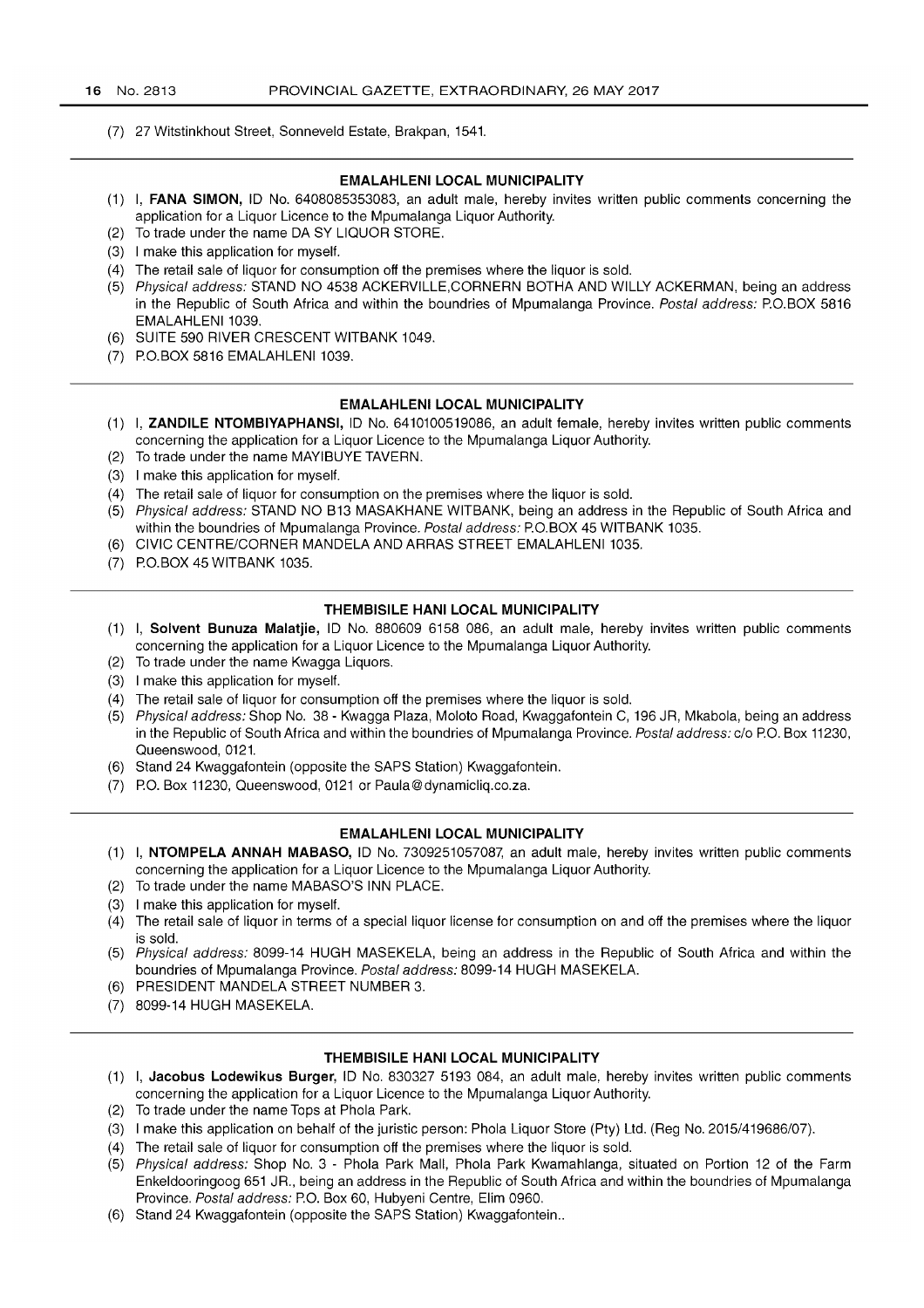(7) P.O. Box 11230, Queenswood, 0121 or Paula@dynamicliq.co.za.

#### EMAKHAZENI LOCAL MUNICIPALITY

- (1) I, Hugo Human, ID No. 5808085156089, an adult male, hereby invites written public comments concerning the application for a Liquor Licence to the Mpumalanga Liquor Authority.
- (2) To trade under the name The Duck & Trout Restaurant.
- (3) I make this application on behalf of the juristic person: AMOZAPRO(PTY)LTD. (Reg No. 2016/424286/07).
- (4) The retail sale of liquor in terms of a special liquor license for consumption on and off the premises where the liquor is sold.
- (5) Physical address: Erf 608 Portion 1 Dullstroom corresponding to Erf 527 & Erf 528 Dullstroom., being an address in the Republic of South Africa and within the boundries of Mpumalanga Province. Postal address: CIO PO Box 1618, Groblersdal, 0470.
- (6) 25 Scheepers Street, Belfast, 1100.
- (7) 5 Kruger Street, Groblersdal, 0470.

### EMALAHLENI LOCAL MUNICIPALITY

- (1) I, Marius Blom, acting as duly authorised attorney, ID No. 511216 5018 084, an adult male, hereby invites written public comments concerning the application for a Liquor Licence to the Mpumalanga Liquor Authority.
- (2) To trade under the name MODEL PARK BOTTLE STORE.
- (3) I make this application on behalf of the juristic person: Reka Trade 1172 CC. (Reg No. 2001/0501218/23).
- (4) The retail sale of liquor for consumption off the premises where the liquor is sold.
- (5) Physical address: Shop No 2 Model Park Centre, 31 Mona Street, Emalahleni (Witbank), 1035, being an address in the Republic of South Africa and within the boundries of Mpumalanga Province. Postal address: Shop No 2 Model Park Centre, 31 Mona Street, Emalahleni (Witbank), 1035.
- (6) 29 Mandela Street, Emalahleni, 1034.
- (7) c/o Marius Blom Incorporated, 409B Lea Street, Waterkloof Glen, Pretoria, 0181.

## EMALAHLENI LOCAL MUNICIPALITY

- (1) I, NTOMPELA ANNAH MABASO, ID No. 7309251057087, an adult male, hereby invites written public comments concerning the application for a Liquor Licence to the Mpumalanga Liquor Authority.
- (2) To trade under the name MABASO'S INN PLACE.
- (3) I make this application for myself.
- (4) The retail sale of liquor in terms of a special liquor license for consumption on and off the premises where the liquor is sold.
- (5) Physical address: 8099-14 HUGH MASEKELA, being an address in the Republic of South Africa and within the boundries of Mpumalanga Province. Postal address: 8099-14 HUGH MASEKELA.
- (6) PRESIDENT MANDELA STREET NUMBER 3.
- (7) 8099-14 HUGH MASEKELA.

## STEVE TSHWETE LOCAL MUNICIPALITY

- (1) I, Petronella Margaretha Erasmus, ID No. 8409220011089, an adult female, hereby invites written public comments concerning the application for a Liquor Licence to the Mpumalanga Liquor Authority.
- (2) To trade under the name Silver Spoon.
- (3) I make this application for myself.
- (4) The retail sale of liquor for consumption on the premises where the liquor is sold.
- (5) Physical address: 145 Cowen Ntuli Street, CBD, Portion 1 OF ERF 78, Middelburg Mpumalanga, 1050., being an address in the Republic of South Africa and within the boundries of Mpumalanga Province. Postal address: Suite MW 465, Private Bag X1838, Middelburg, 1050 ..
- (6) CNR Walter Sisulu & Wonderers Avenue, Middelburg, Mpumalanga, 1050 ..
- (7) 145 Cowen Ntuli Street, CBD, Middelburg Mpumalanga, 1050 ..